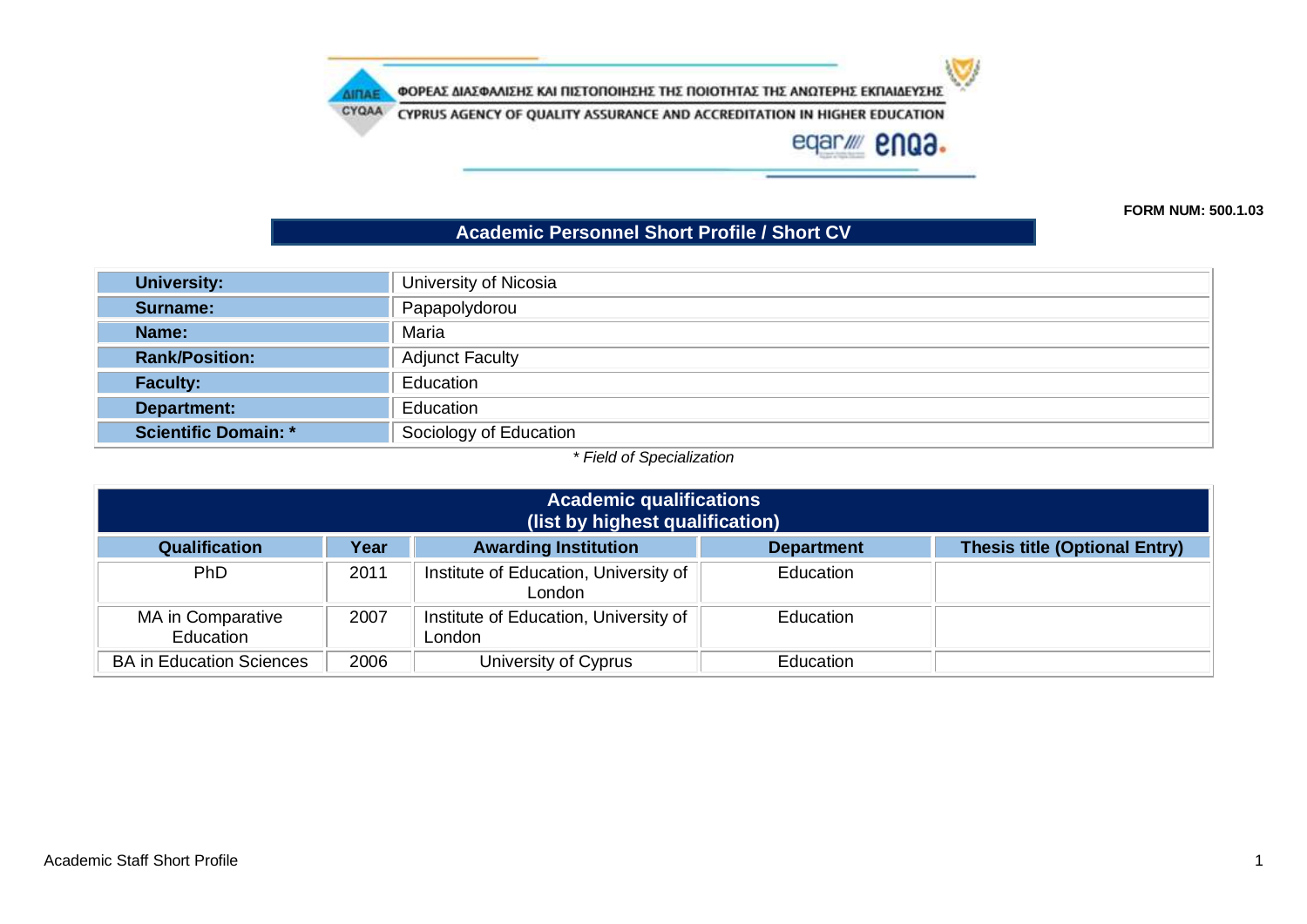

ΦΟΡΕΑΣ ΔΙΑΣΦΑΛΙΣΗΣ ΚΑΙ ΠΙΣΤΟΠΟΙΗΣΗΣ ΤΗΣ ΠΟΙΟΤΗΤΑΣ ΤΗΣ ΑΝΩΤΕΡΗΣ ΕΚΠΑΙΔΕΥΣΗΣ

CYQAA CYPRUS AGENCY OF QUALITY ASSURANCE AND ACCREDITATION IN HIGHER EDUCATION

**AIRAE** 



| Employment history in Academic Institutions/Research Centers – List by the three (3) most recent |         |                         |                 |                                  |  |
|--------------------------------------------------------------------------------------------------|---------|-------------------------|-----------------|----------------------------------|--|
| <b>Period of employment</b>                                                                      |         |                         |                 | <b>Position</b>                  |  |
| <b>From</b>                                                                                      | To      | <b>Employer</b>         | <b>Location</b> |                                  |  |
| 2014                                                                                             | present | University of Nicosia   | Nicosia         | <b>Adjunct Faculty</b>           |  |
| 2014                                                                                             | present | Ministry of Education   | Paphos          | <b>Primary School</b><br>Teacher |  |
| 2011                                                                                             | 2014    | University of Greenwich | London          | Senior Lecturer in<br>Education  |  |

| Key refereed journal papers, monographs, books, conference publications etc. List the five (5) more recent and other<br>five (5) selected - (max total 10) |      |                                                                                                           |                      |                                                                                 |       |              |
|------------------------------------------------------------------------------------------------------------------------------------------------------------|------|-----------------------------------------------------------------------------------------------------------|----------------------|---------------------------------------------------------------------------------|-------|--------------|
| <b>Ref. Number</b>                                                                                                                                         | Year | <b>Title</b>                                                                                              | <b>Other authors</b> | <b>Journal and</b><br><b>Publisher /</b><br><b>Conference</b>                   | Vol.  | <b>Pages</b> |
|                                                                                                                                                            | 2016 | 'They Know my Struggle':<br>Students' Inter-ethnic<br>Friendships in Ethnically<br><b>Diverse Schools</b> |                      | The International<br>Journal of Learner<br>Diversity and<br><b>Identities</b>   | 24(1) | 29-43        |
| 2                                                                                                                                                          | 2015 | Social class and school<br>friendships - 'Posh' friends<br>and 'normal' friends                           |                      | Sociology Review                                                                | 25(2) |              |
| 3                                                                                                                                                          | 2015 | Inequalities, parental social<br>capital and children's<br>education                                      |                      | In M. Murphy and<br>Costa, C. (Eds.),<br>Theory as method:<br>Using Bourdieu in |       | 83-100       |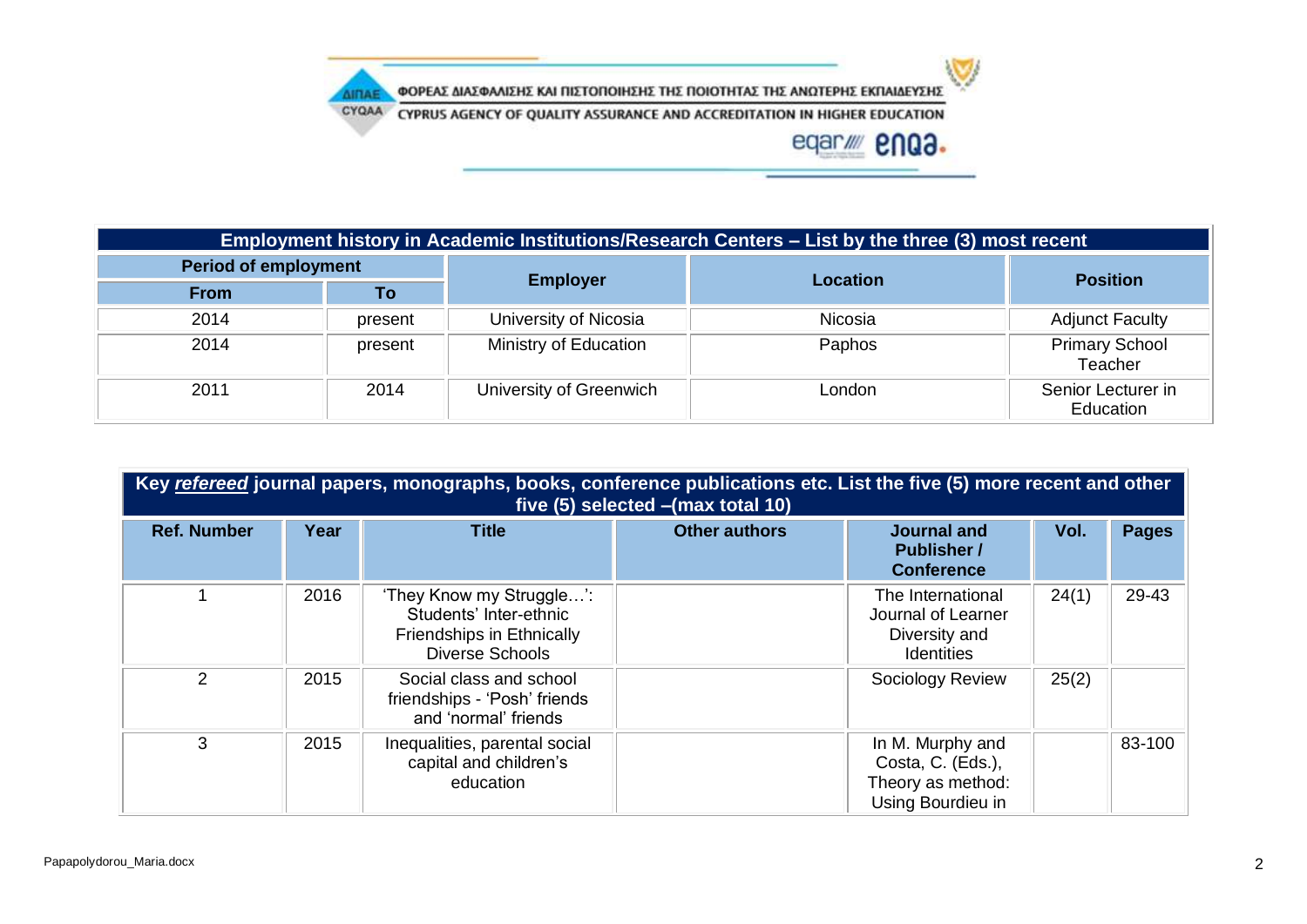

ΦΟΡΕΑΣ ΔΙΑΣΦΑΛΙΣΗΣ ΚΑΙ ΠΙΣΤΟΠΟΙΗΣΗΣ ΤΗΣ ΠΟΙΟΤΗΤΑΣ ΤΗΣ ΑΝΩΤΕΡΗΣ ΕΚΠΑΙΔΕΥΣΗΣ

CYQAA CYPRUS AGENCY OF QUALITY ASSURANCE AND ACCREDITATION IN HIGHER EDUCATION

**AIRAE** 

## eqar/ **2003.**

|                |      |                                                                                                                      |                 | education research.<br>London: Routledge                                                                                                                                              |               |                |
|----------------|------|----------------------------------------------------------------------------------------------------------------------|-----------------|---------------------------------------------------------------------------------------------------------------------------------------------------------------------------------------|---------------|----------------|
| $\overline{4}$ | 2014 | 'When you see a normal<br>person': Social Class and<br>Friendship Networks Among<br><b>Teenage Students</b>          |                 | British Journal of<br>Sociology of<br>Education                                                                                                                                       | 35(4)         | 559-<br>577    |
| 5              | 2014 | A Logical Approach to<br><b>Teaching about Social Class</b>                                                          | Ainley, Patrick | The Sociology<br>Teacher                                                                                                                                                              | 3(3)          | $14 - 17$      |
| 6              | 2013 | Direct, Indirect and Relational:<br>Social class Manifestations in<br><b>Teenage Students' Accounts</b>              |                 | Journal of Youth and<br>Policy                                                                                                                                                        | 111           | 25-43          |
| $\overline{7}$ | 2010 | Educational Inequalities in<br>Greece, Sweden and the<br>United Kingdom: A<br>Comparative Analysis of the<br>Origins |                 | In D. Mattheou (Ed.),<br>Changing<br>Educational<br>Landscapes.<br><b>Educational Policies,</b><br><b>Schooling Systems</b><br>and Higher Education<br>- a Comparative<br>Perspective |               | $119 -$<br>134 |
| 8              | 2010 | <b>School's Ethnic Composition</b><br>and Students' Friendships in<br><b>London Secondary Schools</b>                |                 | London Digest                                                                                                                                                                         | 6             | 18             |
| 9              | 2010 | <b>Review: Critical Race Theory</b><br>and Education: A Marxist<br>Response by Mike Cole                             |                 | Race and Class                                                                                                                                                                        | 51(4)         | 109-<br>111    |
| 10             | 2008 | <b>Review: Qualitative Research</b><br>in Education. Interaction &<br>Practice by Peter Freebody                     |                 | Educate ~ Special<br><b>Issue</b>                                                                                                                                                     | March<br>2008 | 57-58          |
|                |      |                                                                                                                      |                 |                                                                                                                                                                                       |               |                |